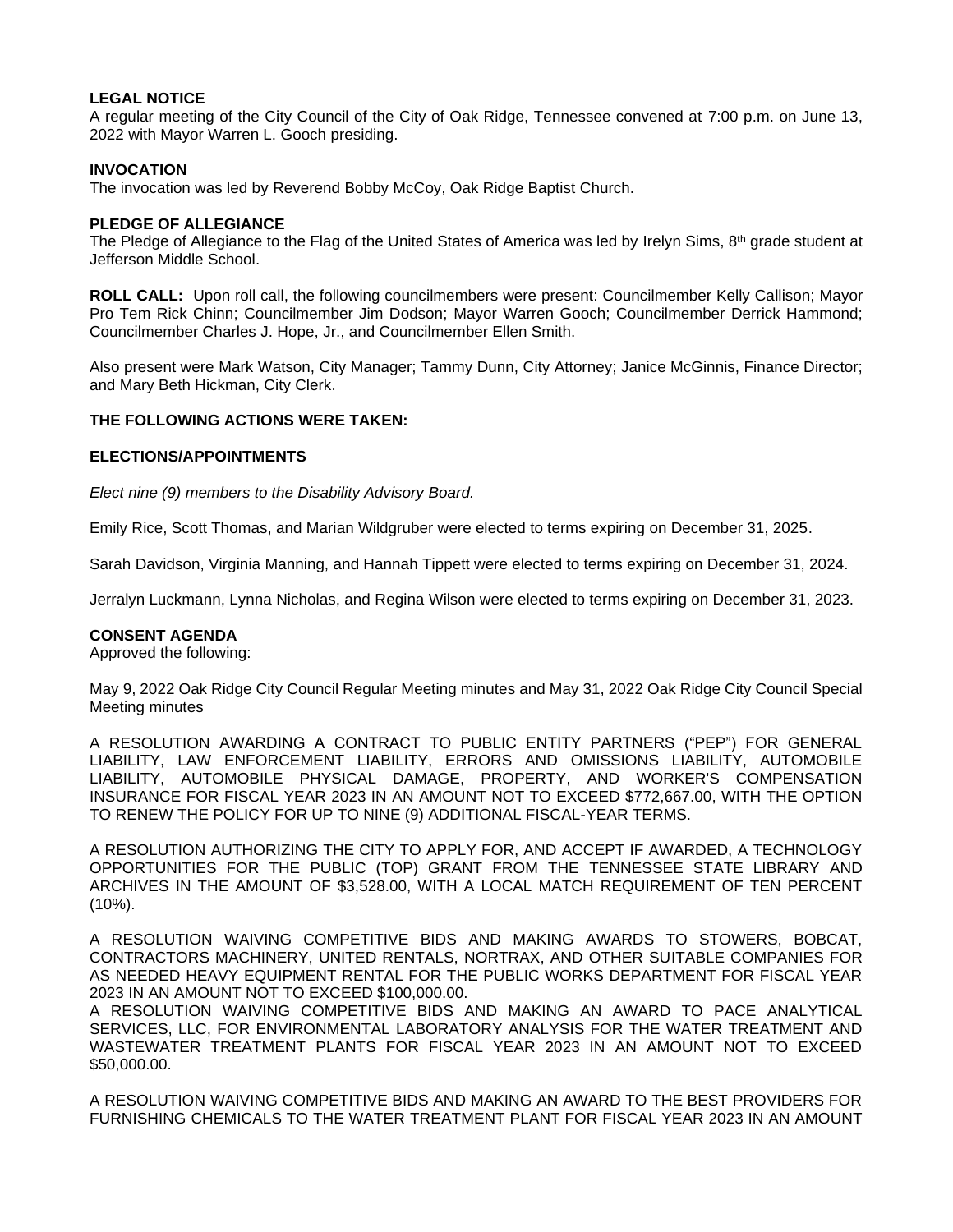NOT TO EXCEED \$500,000.00.

A RESOLUTION WAIVING COMPETITIVE BIDS AND AUTHORIZING THE CITY TO CONTRACT FOR TREE REMOVAL AS REQUIRED IN FISCAL YEAR 2023 IN AN AMOUNT NOT TO EXCEED \$100,000.00.

A RESOLUTION WAIVING COMPETITIVE BIDS AND MAKING AN AWARD TO WASTE MANAGEMENT FOR DISPOSAL OF BIOSOLIDS AT THE CHESTNUT RIDGE LANDFILL FOR FISCAL YEAR 2023 IN AN AMOUNT NOT TO EXCEED \$180,000.00.

A RESOLUTION AUTHORIZING THE PURCHASE OF CHLORINE BRIQUETTES FROM CASS-TN, INC., VONORE, TENNESSEE, FOR USE AT THE OUTDOOR SWIMMING POOL IN AN AMOUNT NOT TO EXCEED \$59,025.60.

A RESOLUTION WAIVING COMPETITIVE AND MAKING AN AWARD TO MANSFIELD OIL COMPANY FOR THE FURNISHING UNLEADED AND DIESEL FUEL FOR FISCAL YEAR 2023 IN THE ESTIMATED AMOUNT OF \$610,000.00.

A RESOLUTION AUTHORIZING THE USE OF AS-NEEDED TEMPORARY EMPLOYMENT SERVICES FOR FISCAL YEAR 2023 IN AN AMOUNT NOT TO EXCEED \$150,000.00.

A RESOLUTION WAIVING COMPETITIVE BIDS AND MAKING AN AWARD TO ORACLE AMERICA, INC., FOR FURNISHING OF ANNUAL MAINTENANCE SERVICES FOR THE FINANCIAL SOFTWARE SYSTEM UTILIZED BY THE CITY FOR FISCAL YEAR 2023 IN THE AMOUNT OF \$32,833.30.

A RESOLUTION ADOPTING BYLAWS AND RULES AND PROCEDURES FOR THE CONVENTION AND VISITORS' BUREAU BOARD OF DIRECTORS DOING BUSINESS AS EXPLORE OAK RIDGE.

A RESOLUTION AUTHORIZING THE CITY MANAGER TO NEGOTIATE CONTRACTS WITH DESIGNATED ENTITIES AND AN INDIVIDUAL FOR BUDGETED SERVICES FOR FISCAL YEAR 2023.

# **PUBLIC HEARINGS AND FIRST READING OF ORDINANCES**

*The following ordinance listed below was approved on first reading. The ordinance has been published on the City's website in its entirety (http://www.oakridgetn.gov). The ordinance is also available at the Oak Ridge Public Library and at the Office of the City Clerk in the Municipal Building during regular office hours. The ordinance is scheduled for second reading on June 21, 2022.*

AN ORDINANCE TO AMEND THE MAIN STREET PHASE II PLANNED UNIT DEVELOPMENT (PUD) FINAL MASTER PLAN AND PRELIMINARY MASTER PLAN FOR ANDERSON COUNTY TAX MAP 099N, GROUP B, PARCEL 003.00, AN APPROXIMATE 6.5 ACRE LOT AT THE NORTHWEST CORNER OF SOUTH ILLINOIS AVENUE AND SOUTH TULANE AVENUE, WITH NO CHANGE TO THE ZONING DISTRICT WHICH REMAINS UB-2/PUD, UNIFIED GENERAL BUSINESS WITH A PLANNED UNIT DEVELOPMENT DISTRICT OVERLAY.

The following ordinance was deferred until the July 11, 2022 meeting:

AN ORDINANCE TO AMEND ORDINANCE NO. 2, TITLED "THE ZONING ORDINANCE OF THE CITY OF OAK RIDGE, TENNESSEE," BY AMENDING THE ZONING MAP WHICH IS MADE A PART OF THE ORDINANCE BY CHANGING THE ZONING DISTRICT OF ANDERSON COUNTY TAX MAP 106A, GROUP C, PARCEL 005.01, BOUNDED BY MITCHELL ROAD, CENTRIFUGE WAY, SOUTH ILLINOIS AVENUE, AND MIDWAY LANE, CONTAINING APPROXIMATELY 32.32 ACRES, FROM R-2, LOW DENSITY RESIDENTIAL, TO R-4, HIGH DENSITY RESIDENTIAL.

## **FINAL ADOPTION OF ORDINANCES**

*The following ordinances were adopted on second reading and will become effective on June 23, 2022. The ordinances have been published on the City's website in their entirety (http://www.oakridgetn.gov). The ordinance* is also available at the Oak Ridge Public Library and at the Office of the City Clerk in the Municipal Building during *regular office hours.*

AN ORDINANCE TO PROVIDE REVENUE FOR MUNICIPAL PURPOSES FOR THE FISCAL YEAR BEGINNING JULY 1, 2022, BY IMPOSING A TAX ON ALL PROPERTY WITHIN THE CITY, FIXING THE RATE OF THE TAX,